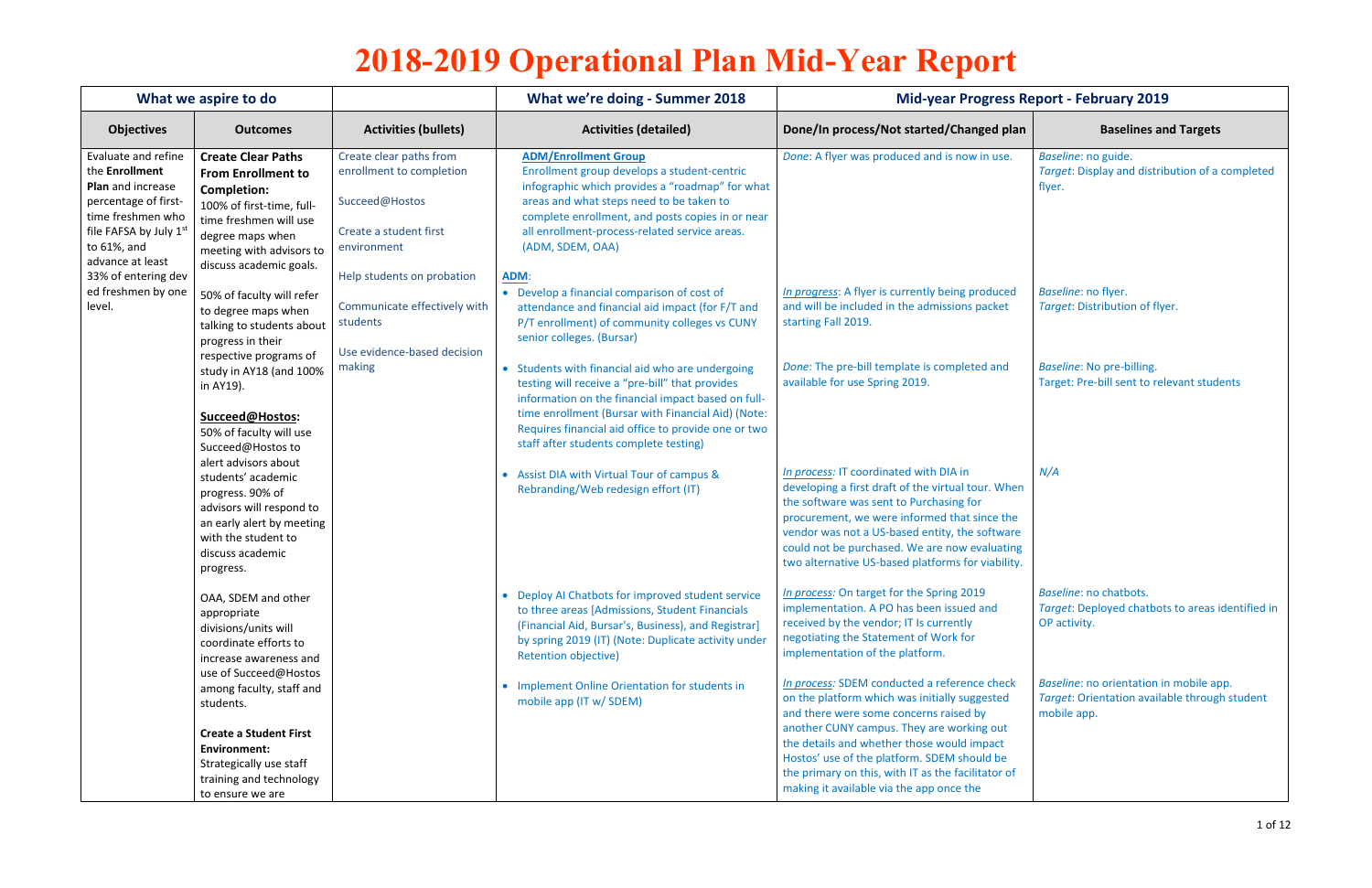| What we aspire to do |                                                                                                                                                                                                                                                                                                                                                                                                                                                                                         | What we're doing - Summer 2018 | <b>Mid-year Progress Report - February 2019</b>                                                                                                                                                                                                                                                                                                                                                                                                                                                                                                                                                                                                                                                                                                                                                                                                                                                                                                                                                                                                                                                                  |                                                                                                                                                                                                                                                                                                                                                                                                                                                                                                                                                                                                      |                                                                                                                                                                                                           |
|----------------------|-----------------------------------------------------------------------------------------------------------------------------------------------------------------------------------------------------------------------------------------------------------------------------------------------------------------------------------------------------------------------------------------------------------------------------------------------------------------------------------------|--------------------------------|------------------------------------------------------------------------------------------------------------------------------------------------------------------------------------------------------------------------------------------------------------------------------------------------------------------------------------------------------------------------------------------------------------------------------------------------------------------------------------------------------------------------------------------------------------------------------------------------------------------------------------------------------------------------------------------------------------------------------------------------------------------------------------------------------------------------------------------------------------------------------------------------------------------------------------------------------------------------------------------------------------------------------------------------------------------------------------------------------------------|------------------------------------------------------------------------------------------------------------------------------------------------------------------------------------------------------------------------------------------------------------------------------------------------------------------------------------------------------------------------------------------------------------------------------------------------------------------------------------------------------------------------------------------------------------------------------------------------------|-----------------------------------------------------------------------------------------------------------------------------------------------------------------------------------------------------------|
| <b>Objectives</b>    | <b>Outcomes</b>                                                                                                                                                                                                                                                                                                                                                                                                                                                                         | <b>Activities (bullets)</b>    | <b>Activities (detailed)</b>                                                                                                                                                                                                                                                                                                                                                                                                                                                                                                                                                                                                                                                                                                                                                                                                                                                                                                                                                                                                                                                                                     | Done/In process/Not started/Changed plan                                                                                                                                                                                                                                                                                                                                                                                                                                                                                                                                                             | <b>Baselines and Targets</b>                                                                                                                                                                              |
|                      | accessible, accurate and<br>supportive in all engage-<br>ments with students and<br>the community.<br><b>Help Students on</b><br><b>Probation:</b><br>SDEM and OAA will<br>coordinate a pilot effort<br>to intentionally<br>intervene and help                                                                                                                                                                                                                                          |                                | • Use Hobsons to automatically set up cohorts for<br>Succeed@Hostos (using enrollment data and self-<br>identification) (IT with SDEM) (Duplicate under<br>Retention).                                                                                                                                                                                                                                                                                                                                                                                                                                                                                                                                                                                                                                                                                                                                                                                                                                                                                                                                           | platform has been decided on, procured and<br>implemented by SDEM.<br>In process: IT has already engaged with Starfish<br>to accomplish this. The Succeed@Hostos<br>Relaunch Team has identified all of the<br>appropriate attributes they would need to have<br>the dynamic cohorts established. We have<br>weekly 2-hour meetings (1 hour with the<br>vendor, 1 hour internal) to keep the progress on<br>track.                                                                                                                                                                                   | Baseline: no cohorts in Succeed@Hostos.<br>Target: cohorts set up.                                                                                                                                        |
|                      | students recover from<br>academic probation.<br>Results will be used to<br>rollout efforts to all<br>students on academic<br>probation.<br>Communicate<br>effectively to students:<br>Develop proactive,<br>coordinated messaging<br>to students that guides<br>their successful progress<br>and tracks their<br>responsiveness.<br>Use evidence-based<br>decision-making:<br>Foster a culture of<br>practice that supports<br>the use of data and<br>assessment to inform<br>our work. |                                | $\underline{\mathbf{A}}$<br>In collaboration with OAA, SDEM, and IT, IA<br>planned, developed and launched the "Think.<br>Dream. Do." campaign. Phase I: a 6-week MTA<br>enrollment campaign showcasing exterior<br>signage along the three Bronx bus lines with the<br>highest annual ridership. Campaign signage<br>includes a quick response (QR) code leading to a<br>web page for tracking the number of applicants<br>who enroll. The campaign expands to web and<br>social media platforms; IA is tracking the social<br>media analytics and engagement on a weekly<br>basis.<br>Phase II will feature short video interviews with<br>newly-enrolled students; Phase III will feature<br>short video interviews with students just prior to<br>graduation. Videos for both phases will be used<br>as a recruitment tool for high schools; distributed<br>as stories to donors to encourage support,<br>scholarship and student retention; incorporated<br>into the website and social media platforms to<br>increase reach and engagement; and played in<br>campus lobby monitors for marketing purposes. | <b>Phase I: Done</b><br>IA posted on each Facebook and Instagram 13<br>times between 7/9 and 8/17. Our posts were<br>seen by approximately 11,000 people. We<br>boosted two posts in that time, which<br>accounted for nearly half of our reach.<br>We posted 11 times between 7/9 and 8/17 on<br>Twitter. Our posts were seen almost 7,000<br>times. Detail analytics of each post were<br>recorded.<br>Phase II & III: Not started<br>Due to reorganization, transfer of<br><b>Communications Department to President's</b><br>Office. To assess department/division<br>responsible for follow-up. | Unique URL and QR codes worked well to track<br>visitors to campaign's website.<br>Next step would be conversion data to<br>assess all who visited and completed the<br>form, how many actually enrolled. |
|                      |                                                                                                                                                                                                                                                                                                                                                                                                                                                                                         |                                |                                                                                                                                                                                                                                                                                                                                                                                                                                                                                                                                                                                                                                                                                                                                                                                                                                                                                                                                                                                                                                                                                                                  |                                                                                                                                                                                                                                                                                                                                                                                                                                                                                                                                                                                                      |                                                                                                                                                                                                           |

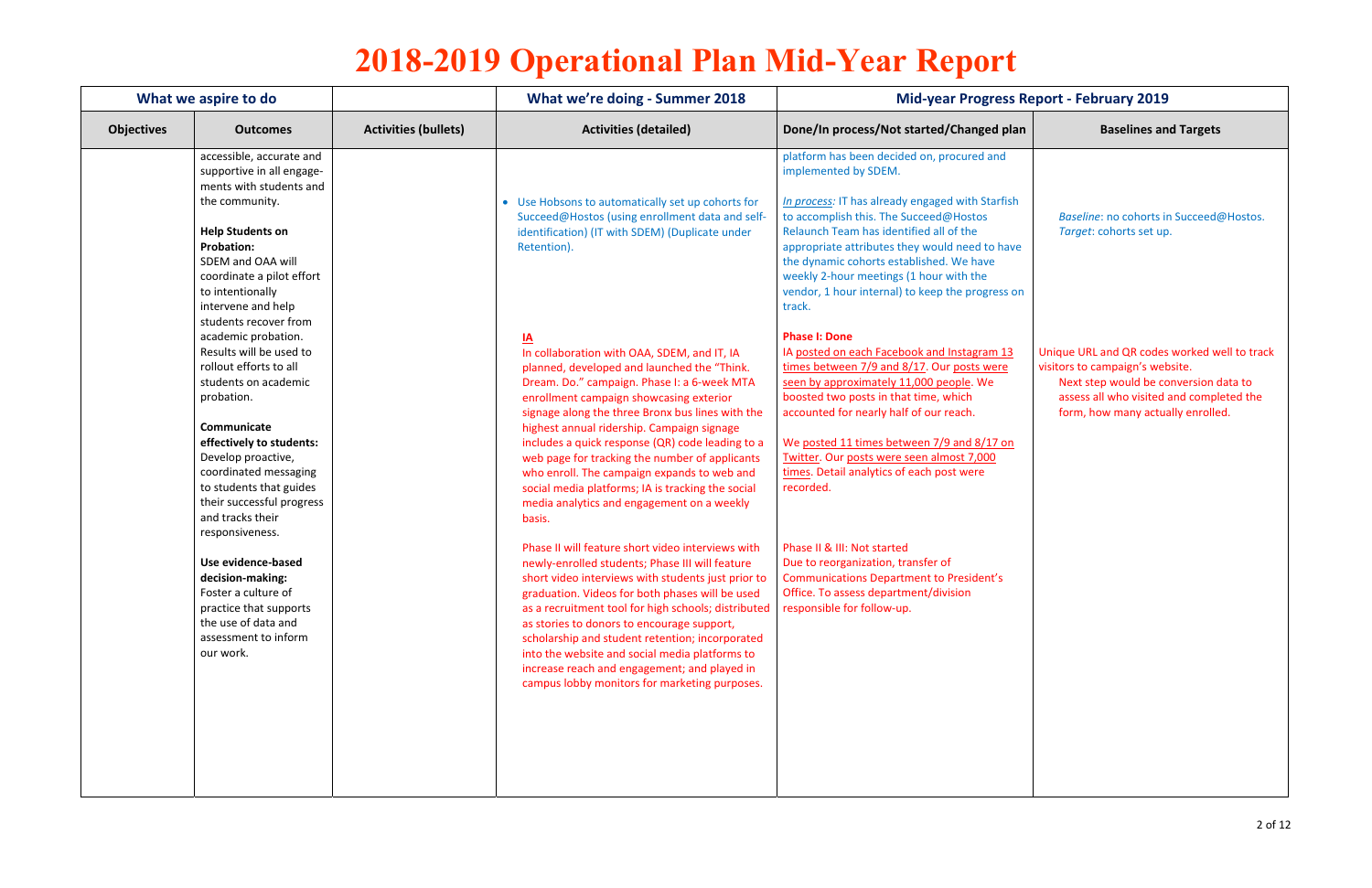| What we aspire to do |                 | What we're doing - Summer 2018 | <b>Mid-year Progress Report - February 2019</b>                                                                                                                                                                                                                                                                                                                              |                                                                                                                                                                                                                                                                                                                                                                                                                                                                                                                                                                                                                                                                                                                                   |                                             |
|----------------------|-----------------|--------------------------------|------------------------------------------------------------------------------------------------------------------------------------------------------------------------------------------------------------------------------------------------------------------------------------------------------------------------------------------------------------------------------|-----------------------------------------------------------------------------------------------------------------------------------------------------------------------------------------------------------------------------------------------------------------------------------------------------------------------------------------------------------------------------------------------------------------------------------------------------------------------------------------------------------------------------------------------------------------------------------------------------------------------------------------------------------------------------------------------------------------------------------|---------------------------------------------|
| <b>Objectives</b>    | <b>Outcomes</b> | <b>Activities (bullets)</b>    | <b>Activities (detailed)</b>                                                                                                                                                                                                                                                                                                                                                 | Done/In process/Not started/Changed plan                                                                                                                                                                                                                                                                                                                                                                                                                                                                                                                                                                                                                                                                                          | <b>Baselines and Targets</b>                |
|                      |                 |                                | <b>SDEM</b><br>In collaboration with OAA, IA, and CEWD, develop a<br>cross divisional recruitment team to partner with<br>the admissions office starting in the fall 2019<br>semester.                                                                                                                                                                                       | <b>In Process:</b><br>In the Spring 2019 semester 2 staff members<br>from each division will attend recruitment<br>workshops and trainings with the idea of having<br>everyone promote Hostos with a unified<br>message.                                                                                                                                                                                                                                                                                                                                                                                                                                                                                                          | <b>Target: Increase networking contacts</b> |
|                      |                 |                                | Rewrite to include: This collaboration will be rolled<br>out in three phases; Campus tours, "Buddy"<br>Recruitment (partner with an admission staff to<br>participate in recruitment activities), independent<br>recruitment.                                                                                                                                                | SDEM's Admissions and Recruitment Office will<br>spearhead this initiative. The Tour scripts, once<br>drafted by the recruitment team will be<br>reviewed and approved by the enrollment<br>group. The group will reconvene and aim to<br>begin training by May. Once training is<br>complete, some campus tours will be scheduled<br>during the summer (peak enrollment season).                                                                                                                                                                                                                                                                                                                                                 |                                             |
|                      |                 |                                |                                                                                                                                                                                                                                                                                                                                                                              | -Tour scripts and a common vocabulary<br>recruitment syllabus will be drafted.<br>- create a power point presentation for the<br>recruitment workshops.<br>- The 'peer" recruitment team: selected staff<br>members will attend recruitment events with<br>admissions recruiters, "on-the-job" training.<br>- Assignments will be made in the recruitment<br>calendar after training is complete for staff to<br>attend an event once a month.<br>- Develop a post tour survey to solicit feedback<br>and track interest.<br>- Input inquiry cards collected at recruitment<br>activities into Hobson's Connect for follow up:<br>How do we get this initiative to grow?<br>Why is this important?<br>What is the long-term goal? |                                             |
|                      |                 |                                | In partnership with IT, IA will produce a virtual tour<br>that highlights the various areas of the campus<br>allowing viewers to be "led through" the campus<br>virtually. A virtual tour will serve as a recruitment<br>tool and as a road map, facilitating navigation of the<br>campus. Production of the virtual tour will be<br>completed by the end of September 2018. | In Process:<br>DIA worked with IT to develop an example of a<br>virtual tour, however when we sent to<br>purchasing, the vendor was not approved. We<br>are not evaluating other platforms.                                                                                                                                                                                                                                                                                                                                                                                                                                                                                                                                       |                                             |

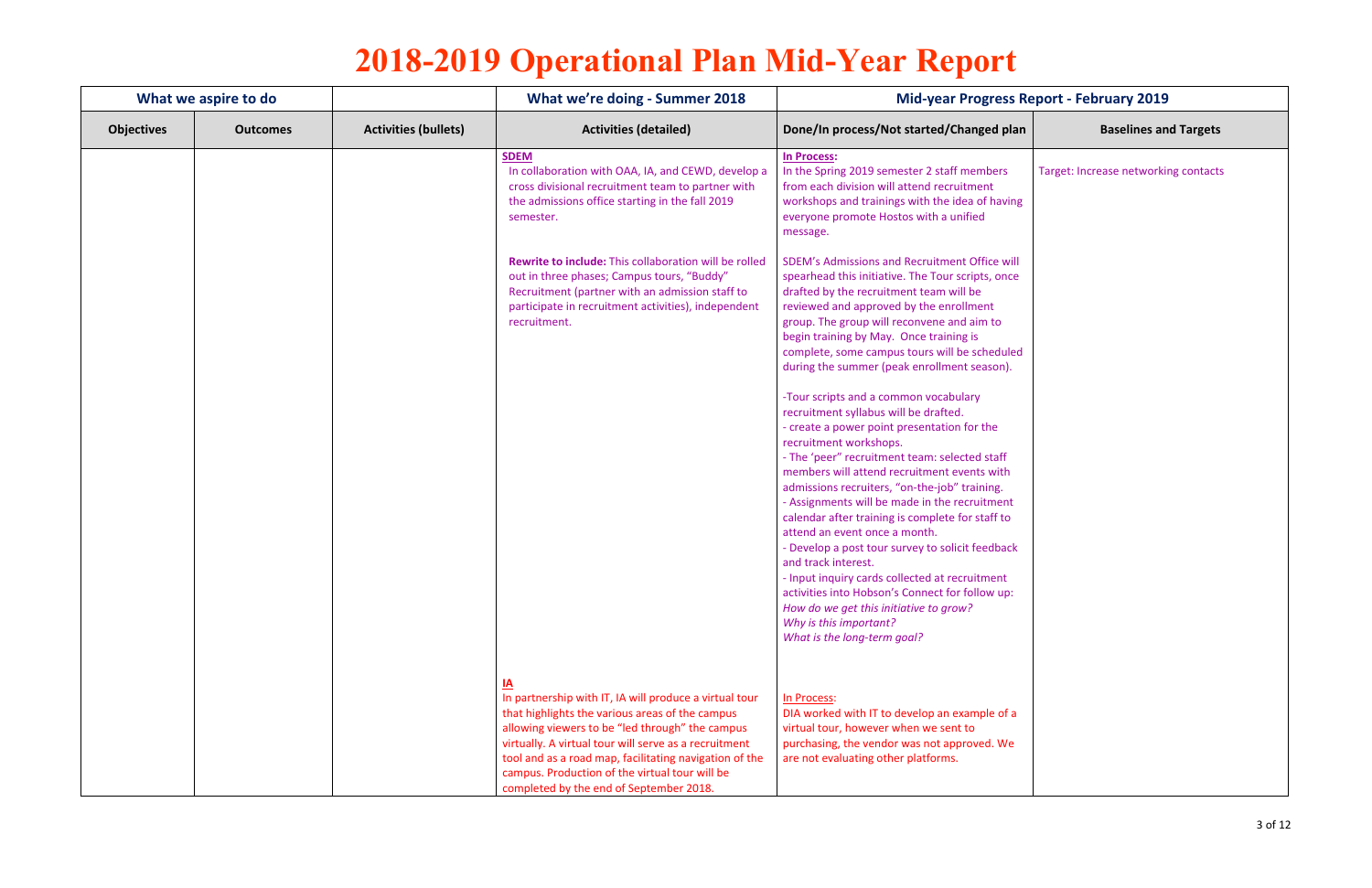| What we aspire to do                                                                                                                                                                                                                                                                          |                                                                                                                                                                                                                                                                                                                                                                                                                                                                                                                                                                                      |                                                                                                                                                                                                                                   | What we're doing - Summer 2018                                                                                                                                                                                                                                                                                                                                                                                                                                                                                                                                                                                                                                                                                                                                                                                                                                                                                                                                | <b>Mid-year Progress Report - February 2019</b>                                                                                                                                                                                                                                                                                                                                                                                                                                                                                                                                                                                                                                                                                                                                                                                                                                                                                                                                                                                                                                                                |                              |
|-----------------------------------------------------------------------------------------------------------------------------------------------------------------------------------------------------------------------------------------------------------------------------------------------|--------------------------------------------------------------------------------------------------------------------------------------------------------------------------------------------------------------------------------------------------------------------------------------------------------------------------------------------------------------------------------------------------------------------------------------------------------------------------------------------------------------------------------------------------------------------------------------|-----------------------------------------------------------------------------------------------------------------------------------------------------------------------------------------------------------------------------------|---------------------------------------------------------------------------------------------------------------------------------------------------------------------------------------------------------------------------------------------------------------------------------------------------------------------------------------------------------------------------------------------------------------------------------------------------------------------------------------------------------------------------------------------------------------------------------------------------------------------------------------------------------------------------------------------------------------------------------------------------------------------------------------------------------------------------------------------------------------------------------------------------------------------------------------------------------------|----------------------------------------------------------------------------------------------------------------------------------------------------------------------------------------------------------------------------------------------------------------------------------------------------------------------------------------------------------------------------------------------------------------------------------------------------------------------------------------------------------------------------------------------------------------------------------------------------------------------------------------------------------------------------------------------------------------------------------------------------------------------------------------------------------------------------------------------------------------------------------------------------------------------------------------------------------------------------------------------------------------------------------------------------------------------------------------------------------------|------------------------------|
| <b>Objectives</b>                                                                                                                                                                                                                                                                             | <b>Outcomes</b>                                                                                                                                                                                                                                                                                                                                                                                                                                                                                                                                                                      | <b>Activities (bullets)</b>                                                                                                                                                                                                       | <b>Activities (detailed)</b>                                                                                                                                                                                                                                                                                                                                                                                                                                                                                                                                                                                                                                                                                                                                                                                                                                                                                                                                  | Done/In process/Not started/Changed plan                                                                                                                                                                                                                                                                                                                                                                                                                                                                                                                                                                                                                                                                                                                                                                                                                                                                                                                                                                                                                                                                       |                              |
| Develop an<br>evidence-driven,<br>coordinated plan to<br>radically increase<br>retention for first-<br>time, full-time<br>freshmen to 76%*<br>and increases the<br>percentage of<br>students who<br>accumulate 20+<br>credits in Y1 to<br>37.5%*.<br>*Annualized Strategic<br>Plan indicators | <b>Create Clear Paths</b><br><b>From Enrollment to</b><br><b>Completion:</b><br>100% of first-time, full-<br>time freshmen will use<br>degree maps when<br>meeting with advisors to<br>discuss academic goals.<br>50% of faculty will refer<br>to degree maps when<br>talking to students about<br>progress in their<br>respective programs of<br>study in AY18 (and 100%<br>in AY19).<br>Succeed@Hostos:<br>50% of faculty will use<br>Succeed@Hostos to<br>alert advisors about<br>students' academic<br>progress. 90% of<br>advisors will respond to<br>an early alert by meeting | Create clear paths from<br>enrollment to completion<br>Succeed@Hostos<br>Create a student first<br>environment<br>Help students on probation<br>Communicate effectively with<br>students<br>Use evidence-based decision<br>making | <b>SDEM</b><br>Collaborate with IA to Identify 50 merit scholarships<br>and identify a selected incoming cohort of freshmen<br>with GPAs of 85 or higher to encourage retention<br>and on-time graduation.<br><b>Change:</b><br>Decrease goal from 50 to 10 merit scholarships.<br><b>Create Clear Paths</b><br><b>OAA</b><br>1) Create a policy for universal use of Degree Maps<br>by all advisement units<br>2) Animated power point for students/faculty on<br>how to read the degree map and use alongside<br><b>Degree Works</b><br>3) PD for faculty, advisers, COA's prior to October<br>registration period on use of degree maps<br><b>Liberal Arts Program</b><br>- Identify a faculty coordinator, administrative<br>support and department to house liberal arts<br>program and oversee FYS and capstone courses<br>Revise program description, learning outcomes and<br>degree requirements<br>- Create a second capstone course for the degree | In process:<br>Collaborate with IA to identify 10 external merit<br>scholarships for the fall 2019 semester.<br>Based on the timing, the realistic approach is to<br>begin with 10 external merit scholarships and<br>gradually increase each year by 5%.<br><b>Create Clear Paths</b><br><b>OAA</b><br>1) In process<br>Policy has been verbally shared with faculty and<br>staff. Policy will be shared more formally in<br>spring 2019 when a draft of a memo explaining<br>the policy will be shared with the president and<br>divisional vice presidents with a request to<br>collaboratively sign.<br>2)Done<br>Video has been posted on Hostos YouTube<br>channel and on Hostos Degree Maps page.<br>3) In process<br>PD was done for faculty and advisors. PD for<br>COAs will happen in spring 2019.<br><b>Liberal Arts</b><br>In process<br>A faculty member has been identified to serve<br>as coordinator. The Liberal Arts Committee is<br>currently revising the program description,<br>outcomes and requirements. Title V has started<br>the process to develop the second Capstone<br>course. | <b>Baselines and Targets</b> |
|                                                                                                                                                                                                                                                                                               | with the student to<br>discuss academic<br>progress.<br>OAA, SDEM and other<br>appropriate divisions/<br>units will coordinate<br>efforts to increase<br>awareness and use of<br>Succeed@Hostos among<br>faculty, staff and<br>students.                                                                                                                                                                                                                                                                                                                                             |                                                                                                                                                                                                                                   | <b>Allied Health Programs</b><br>- Implement career advising and supports for allied<br>health students<br>- Provide alternative options for allied health<br>students                                                                                                                                                                                                                                                                                                                                                                                                                                                                                                                                                                                                                                                                                                                                                                                        | <b>Allied Health</b><br>In process:<br>The Allied Health Committee held several<br>advisement events to expose aspirant Allied<br>Health majors to alternative careers. The<br>Committee is exploring the option of a meta<br>major and developing printed advisement<br>materials as well.                                                                                                                                                                                                                                                                                                                                                                                                                                                                                                                                                                                                                                                                                                                                                                                                                    |                              |



|                    | s Report - February 2019     |
|--------------------|------------------------------|
| lan                | <b>Baselines and Targets</b> |
| rit                |                              |
| to                 |                              |
|                    |                              |
| nd                 |                              |
| g<br>$\mathsf{nd}$ |                              |
|                    |                              |
|                    |                              |
|                    |                              |
|                    |                              |
| e                  |                              |
| ed:                |                              |
|                    |                              |
|                    |                              |
|                    |                              |
|                    |                              |
|                    |                              |
|                    |                              |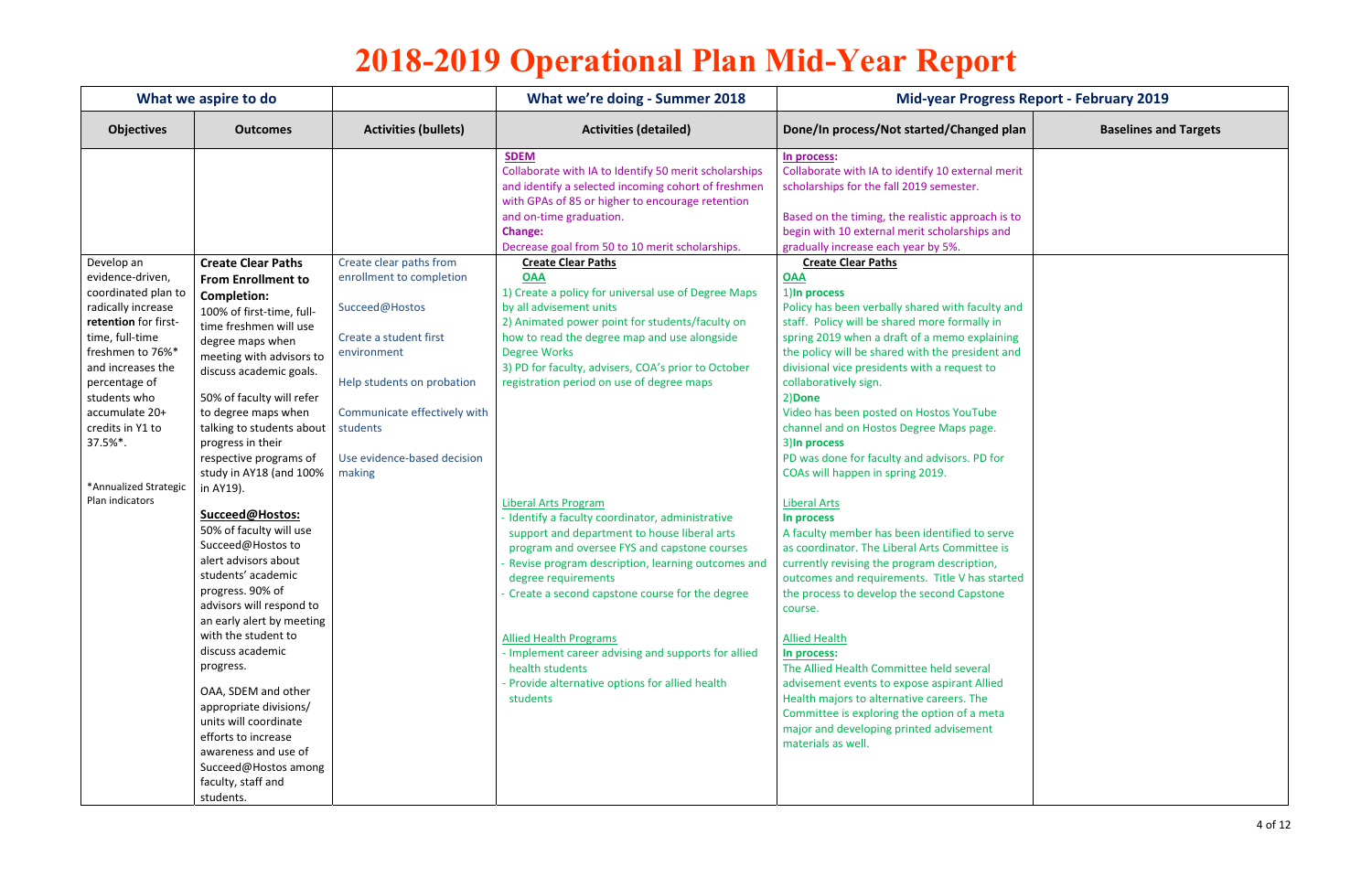| <b>Activities (bullets)</b><br>Done/In process/Not started/Changed plan<br><b>Objectives</b><br><b>Activities (detailed)</b><br><b>Outcomes</b><br><b>Create a Student First</b><br><b>General Education Classes</b><br><b>General Ed</b><br>Provide materials to all gen ed faculty and<br><b>Environment:</b><br>In process:<br>Strategically use staff<br>opportunities for ongoing PDs on supports for first-<br>A standardized book of general education<br>year students, engaging students in the classroom<br>training and technology<br>resources was provided to each faculty member<br>and the college with the goal of increasing course<br>teaching a gen ed course and these faculty were<br>to ensure we are<br>completion rates<br>also invited to a Lunch and Learn with the<br>accessible, accurate and<br>supportive in all<br>provost to discuss the materials.<br>engagements with<br>students and the<br>community.<br><b>CEWD</b><br>Develop a presentation for Hostos degree<br>Done:<br>students that delineates alternative CEWD<br><b>Help Students on</b><br>Surveys were administered at the end of<br><b>Probation:</b><br>allied health certificates as part of the Allied<br>the presentations and the Chair has the<br>SDEM and OAA will<br><b>Health Retention Committee's Workshop</b><br>survey results.<br>coordinate a pilot effort<br>In addition, the Committee will be<br>to intentionally<br>tracking students who attended the<br>intervene and help<br>presentations.<br>students recover from<br>academic probation.<br>Develop a CEWD presentation on certificates<br>In process:<br>Results will be used to<br>with credit articulation agreements for<br>CEWD has developed a flyer with<br>rollout efforts to all<br>Hostos degree students and partner with<br>standardized language and it's in the<br>students on academic<br>SDEM to present it at Freshmen Orientation<br>catalog.<br>probation.<br>Details have been added to relevant<br>degree maps.<br>Communicate<br>effectively to students:<br>Develop proactive,<br>Work with Institutional Advancement to<br>Changed plan: CEWD has been able to offer this<br>coordinated messaging<br>solicit funding to provide Early Childhood<br>training free to degree students<br>to students that guides<br>degree students, who are on track to<br>their successful progress<br>graduation, with four CEWD certificates<br>and tracks their<br>(DASA, Child Abuse & School Prevention,<br>responsiveness.<br>Child Development Associate, and Autism),<br>fingerprinting, and a TEACH account<br>Work with Institutional Advancement to<br>Not started.<br>Use evidence-based<br>decision-making:<br>solicit funding to provide CEWD's Local<br>Anesthesia/Nitrous Oxide Analgesia<br>Foster a culture of<br>Certificate Program for free to graduates of<br>practice that supports<br>the use of data and<br>the Dental Hygiene degree program.<br>assessment to inform<br>our work. | What we aspire to do |  | What we're doing - Summer 2018 | <b>Mid-year Progress Report - February 2019</b> |
|------------------------------------------------------------------------------------------------------------------------------------------------------------------------------------------------------------------------------------------------------------------------------------------------------------------------------------------------------------------------------------------------------------------------------------------------------------------------------------------------------------------------------------------------------------------------------------------------------------------------------------------------------------------------------------------------------------------------------------------------------------------------------------------------------------------------------------------------------------------------------------------------------------------------------------------------------------------------------------------------------------------------------------------------------------------------------------------------------------------------------------------------------------------------------------------------------------------------------------------------------------------------------------------------------------------------------------------------------------------------------------------------------------------------------------------------------------------------------------------------------------------------------------------------------------------------------------------------------------------------------------------------------------------------------------------------------------------------------------------------------------------------------------------------------------------------------------------------------------------------------------------------------------------------------------------------------------------------------------------------------------------------------------------------------------------------------------------------------------------------------------------------------------------------------------------------------------------------------------------------------------------------------------------------------------------------------------------------------------------------------------------------------------------------------------------------------------------------------------------------------------------------------------------------------------------------------------------------------------------------------------------------------------------------------------------------------------------------------------------------------------------------------------------------------------------------------------------------------------------------------------------------------------------------------------------------------------------------------------------------|----------------------|--|--------------------------------|-------------------------------------------------|
|                                                                                                                                                                                                                                                                                                                                                                                                                                                                                                                                                                                                                                                                                                                                                                                                                                                                                                                                                                                                                                                                                                                                                                                                                                                                                                                                                                                                                                                                                                                                                                                                                                                                                                                                                                                                                                                                                                                                                                                                                                                                                                                                                                                                                                                                                                                                                                                                                                                                                                                                                                                                                                                                                                                                                                                                                                                                                                                                                                                                |                      |  |                                | <b>Baselines and Targets</b>                    |
|                                                                                                                                                                                                                                                                                                                                                                                                                                                                                                                                                                                                                                                                                                                                                                                                                                                                                                                                                                                                                                                                                                                                                                                                                                                                                                                                                                                                                                                                                                                                                                                                                                                                                                                                                                                                                                                                                                                                                                                                                                                                                                                                                                                                                                                                                                                                                                                                                                                                                                                                                                                                                                                                                                                                                                                                                                                                                                                                                                                                |                      |  |                                |                                                 |
|                                                                                                                                                                                                                                                                                                                                                                                                                                                                                                                                                                                                                                                                                                                                                                                                                                                                                                                                                                                                                                                                                                                                                                                                                                                                                                                                                                                                                                                                                                                                                                                                                                                                                                                                                                                                                                                                                                                                                                                                                                                                                                                                                                                                                                                                                                                                                                                                                                                                                                                                                                                                                                                                                                                                                                                                                                                                                                                                                                                                |                      |  |                                |                                                 |
|                                                                                                                                                                                                                                                                                                                                                                                                                                                                                                                                                                                                                                                                                                                                                                                                                                                                                                                                                                                                                                                                                                                                                                                                                                                                                                                                                                                                                                                                                                                                                                                                                                                                                                                                                                                                                                                                                                                                                                                                                                                                                                                                                                                                                                                                                                                                                                                                                                                                                                                                                                                                                                                                                                                                                                                                                                                                                                                                                                                                |                      |  |                                |                                                 |
|                                                                                                                                                                                                                                                                                                                                                                                                                                                                                                                                                                                                                                                                                                                                                                                                                                                                                                                                                                                                                                                                                                                                                                                                                                                                                                                                                                                                                                                                                                                                                                                                                                                                                                                                                                                                                                                                                                                                                                                                                                                                                                                                                                                                                                                                                                                                                                                                                                                                                                                                                                                                                                                                                                                                                                                                                                                                                                                                                                                                |                      |  |                                |                                                 |
|                                                                                                                                                                                                                                                                                                                                                                                                                                                                                                                                                                                                                                                                                                                                                                                                                                                                                                                                                                                                                                                                                                                                                                                                                                                                                                                                                                                                                                                                                                                                                                                                                                                                                                                                                                                                                                                                                                                                                                                                                                                                                                                                                                                                                                                                                                                                                                                                                                                                                                                                                                                                                                                                                                                                                                                                                                                                                                                                                                                                |                      |  |                                |                                                 |



|                      | s Report - February 2019     |  |  |  |  |
|----------------------|------------------------------|--|--|--|--|
| lan                  | <b>Baselines and Targets</b> |  |  |  |  |
| ber<br>ere           |                              |  |  |  |  |
| $\mathsf d$ of<br>he |                              |  |  |  |  |
|                      |                              |  |  |  |  |
| his                  |                              |  |  |  |  |
|                      |                              |  |  |  |  |
|                      |                              |  |  |  |  |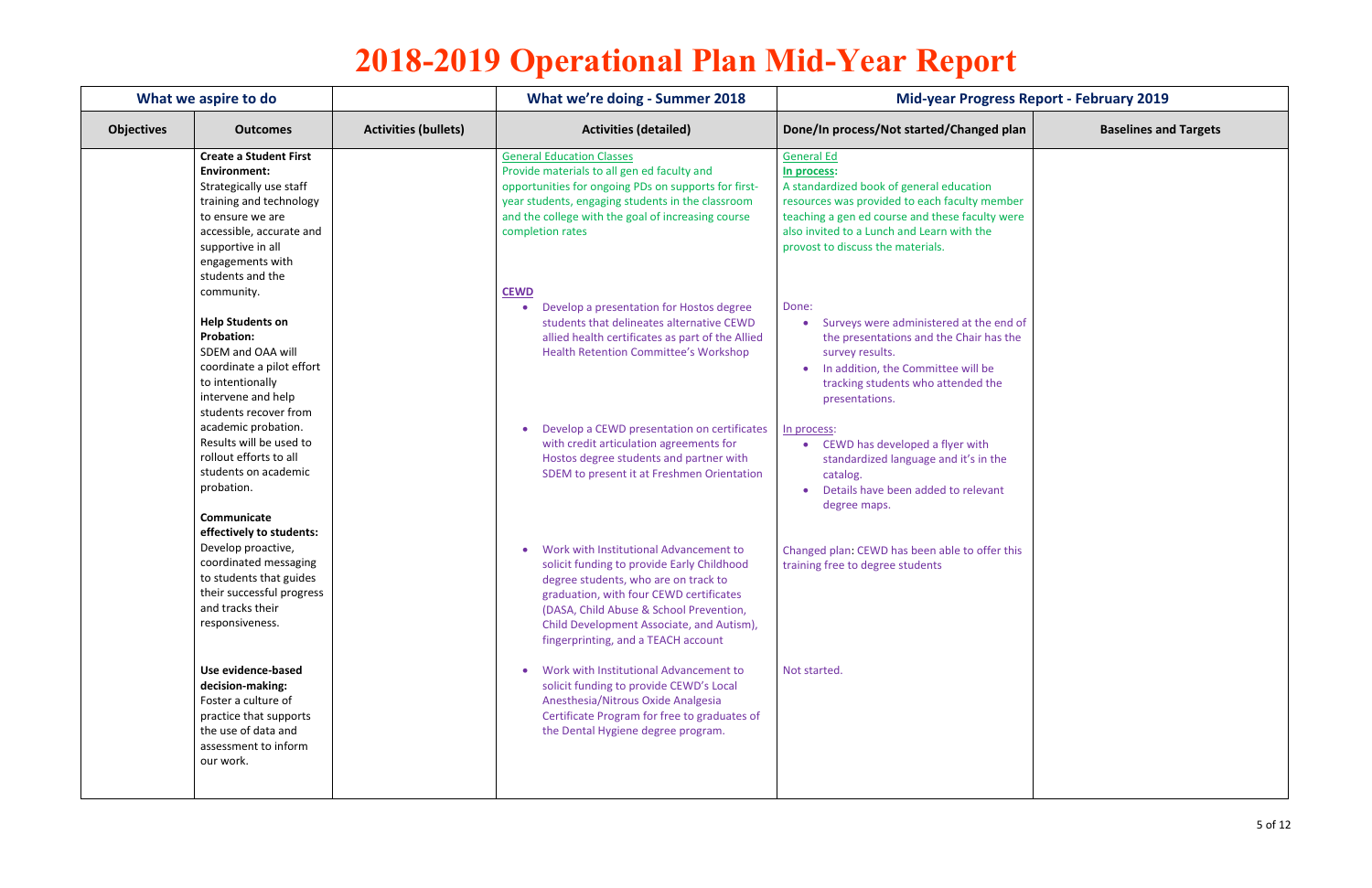| What we aspire to do |                 | What we're doing - Summer 2018 | <b>Mid-year Progress Report - February 2019</b>                                                                                                                                                                                                                                                                                                                                                                                                                              |                                                                                                                                                                                                                                                                                                                                                                                                                                                                                                                                             |                                                                                                         |
|----------------------|-----------------|--------------------------------|------------------------------------------------------------------------------------------------------------------------------------------------------------------------------------------------------------------------------------------------------------------------------------------------------------------------------------------------------------------------------------------------------------------------------------------------------------------------------|---------------------------------------------------------------------------------------------------------------------------------------------------------------------------------------------------------------------------------------------------------------------------------------------------------------------------------------------------------------------------------------------------------------------------------------------------------------------------------------------------------------------------------------------|---------------------------------------------------------------------------------------------------------|
| <b>Objectives</b>    | <b>Outcomes</b> | <b>Activities (bullets)</b>    | <b>Activities (detailed)</b>                                                                                                                                                                                                                                                                                                                                                                                                                                                 | Done/In process/Not started/Changed plan                                                                                                                                                                                                                                                                                                                                                                                                                                                                                                    | <b>Baselines and Targets</b>                                                                            |
|                      |                 |                                | $\underline{\mathbf{IA}}$<br>IA will begin to explore the establishment of<br>an alumni mentorship program and will<br>provide recommendations by Q4.                                                                                                                                                                                                                                                                                                                        | In process:                                                                                                                                                                                                                                                                                                                                                                                                                                                                                                                                 |                                                                                                         |
|                      |                 |                                | Succeed@Hostos<br><b>ADM</b><br>Relaunch Succeed@Hostos (student success<br>initiative) with a new multi-tiered approach<br>and new targeted indicators in conjunction<br>with OAA and SDEM (IT)<br>o Integrate Succeed@Hostos w/<br><b>Blackboard</b><br>Web attendance use as automatic<br>$\circ$<br>early alert<br>Configure "cohorts" for targeted<br>$\circ$<br>intervention based on attributes<br>o Overall initiative rethink removing<br>the platform as the focus | In process:<br>Succeed@Hostos, as an initiative, was<br>relaunched using a Core Team of<br>representatives from IT+ AA+ SDEM and<br>establishing weekly team meetings with both<br>the vendor consultant and internal group for a<br>"relaunch" of a more structured, streamlined<br>and manageable implementation by January 25,<br>2019. So far we are on track. Challenges include<br>personnel time availability and also that 90% of<br>the core team members were not here during<br>the initial launch so there is a learning curve. | Baseline, target: N/A                                                                                   |
|                      |                 |                                |                                                                                                                                                                                                                                                                                                                                                                                                                                                                              | • Integrate Starfish w/Blackboard. - Done: IT<br>completed this activity, but grade book use<br>policies need to be defined by OAA such that<br>agreed upon scores and thresholds for alerts<br>can be configured in Starfish                                                                                                                                                                                                                                                                                                               | Baseline: no integration.<br>Target: integration of systems.                                            |
|                      |                 |                                |                                                                                                                                                                                                                                                                                                                                                                                                                                                                              | • Web attendance use as automatic early alert<br>- Changed plan: Attendance taking is not<br>mandatory and setting up attendance in<br>either Blackboard or Starfish as the collection<br>platform would be cumbersome for faculty.<br>Evaluating option of relaunching home-<br>grown web attendance system and<br>integrating the data into Starfish.                                                                                                                                                                                     | Baseline: no connection between web<br>attendance and early alert system.<br>Target: systems connected. |
|                      |                 |                                |                                                                                                                                                                                                                                                                                                                                                                                                                                                                              | • Configure "cohorts" for targeted intervention<br>based on attributes - In process.<br>• Overall initiative rethink removing the                                                                                                                                                                                                                                                                                                                                                                                                           | Baseline: no cohorts set up.<br>Target: cohorts available for use.<br>Baseline, target: N/A             |
|                      |                 |                                |                                                                                                                                                                                                                                                                                                                                                                                                                                                                              | platform as the focus - In process.                                                                                                                                                                                                                                                                                                                                                                                                                                                                                                         |                                                                                                         |

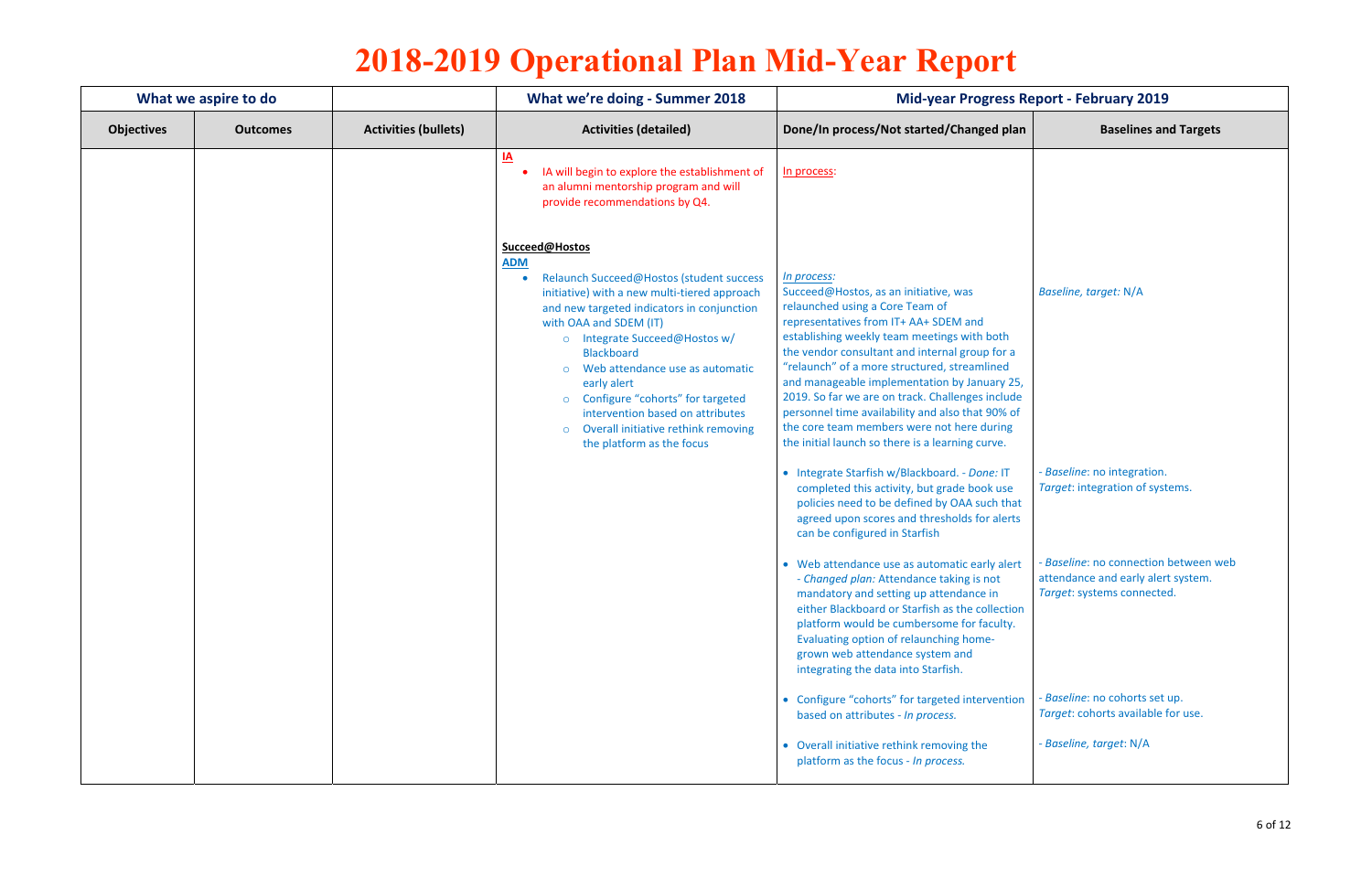| What we aspire to do |                 |                             | What we're doing - Summer 2018                                                                                                                                                                                                                                                                                                                                                                                                                       |                                                                                                                                                                                                                      | <b>Mid-year Progress Report - February 2019</b>                 |
|----------------------|-----------------|-----------------------------|------------------------------------------------------------------------------------------------------------------------------------------------------------------------------------------------------------------------------------------------------------------------------------------------------------------------------------------------------------------------------------------------------------------------------------------------------|----------------------------------------------------------------------------------------------------------------------------------------------------------------------------------------------------------------------|-----------------------------------------------------------------|
| <b>Objectives</b>    | <b>Outcomes</b> | <b>Activities (bullets)</b> | <b>Activities (detailed)</b>                                                                                                                                                                                                                                                                                                                                                                                                                         | Done/In process/Not started/Changed plan                                                                                                                                                                             | <b>Baselines and Targets</b>                                    |
|                      |                 |                             | <b>Create a Student First Environment</b><br><b>SDEM</b><br>Develop engaged employees who put students first.<br>[Additional description of this activity:] Identify and<br>train a cadre of SDEM leadership personnel to<br>facilitate workshops as subject matter experts in<br>strategic planning initiatives, defining and<br>contributing to student engagement and retention<br>efforts while improving customer service and<br>communication. | In process: Drafting a SP "Train the Trainer"<br>course for the selected SDEM leadership, to be<br>reviewed and vetted by OIRA.                                                                                      |                                                                 |
|                      |                 |                             | <u>IA:</u><br>IA will engage alumni by holding the first<br>annual Alma Matters Awards Reception on<br>October 5, 2018. Alumni will be asked to<br>offer time, video testimonials, participate in<br>Annual Scholarship Benefit (ASB). Donors will<br>be asked to continue funding student<br>scholarships in support of student retention.<br>A minimum of 50% of grant proposals<br>$\bullet$                                                      | Done and ongoing.<br>Done and ongoing.                                                                                                                                                                               |                                                                 |
|                      |                 |                             | submitted to foundations will request<br>funding for initiatives that further<br>persistence and retention.<br>IA will develop announcements for Giving<br>$\bullet$<br>Tuesday with a focus on giving toward BTSA<br>in support of student retention.                                                                                                                                                                                               | Done. Exceeded our goal of \$30K.                                                                                                                                                                                    |                                                                 |
|                      |                 |                             | <b>OAA:</b> Crucial Conversations (one planned for this fall.<br>Do another for COAs/CLTs)                                                                                                                                                                                                                                                                                                                                                           | <b>Done</b><br>CC workshop held in January 2019                                                                                                                                                                      |                                                                 |
|                      |                 |                             | <b>ADM:</b> Deploy Student Self Service Laptop Loan locker<br>to the Library (24 laptop unit)                                                                                                                                                                                                                                                                                                                                                        | In process:<br>20-unit laptop locker is on-site in the Library and<br>multiple dates have been setup with the vendor<br>to finish configuring the unit. On track for a late<br><b>Fall/Early Spring announcement</b> | Baseline: no charging locker.<br>Target: locker fully deployed. |
|                      |                 |                             |                                                                                                                                                                                                                                                                                                                                                                                                                                                      |                                                                                                                                                                                                                      |                                                                 |

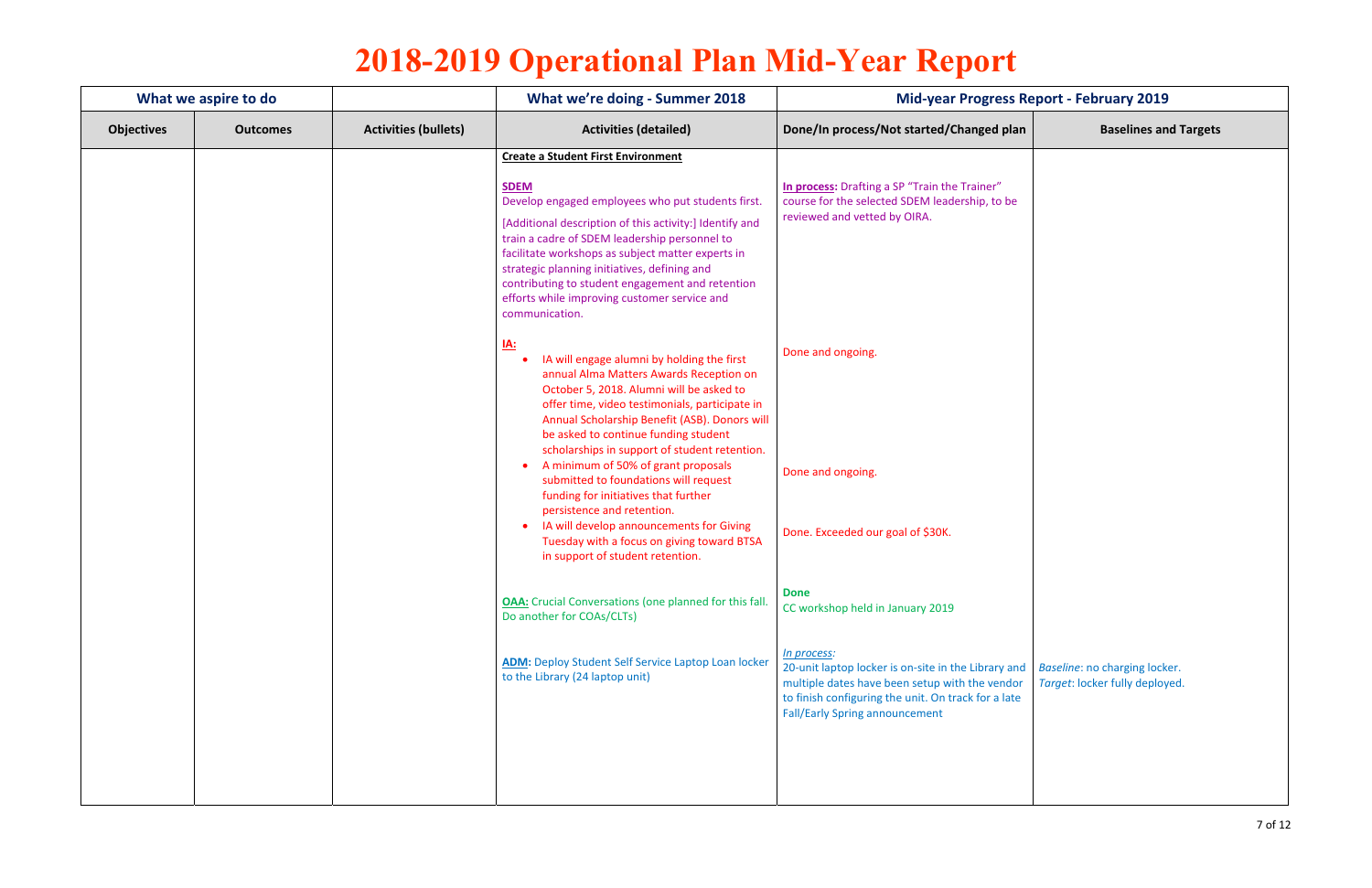|                   | What we aspire to do |                             | What we're doing - Summer 2018                                                                                                                                                                                                                                                          | <b>Mid-year Progress Report - February 2019</b>                                                                                                                                                                                                                                                                                                                           |                              |
|-------------------|----------------------|-----------------------------|-----------------------------------------------------------------------------------------------------------------------------------------------------------------------------------------------------------------------------------------------------------------------------------------|---------------------------------------------------------------------------------------------------------------------------------------------------------------------------------------------------------------------------------------------------------------------------------------------------------------------------------------------------------------------------|------------------------------|
| <b>Objectives</b> | <b>Outcomes</b>      | <b>Activities (bullets)</b> | <b>Activities (detailed)</b>                                                                                                                                                                                                                                                            | Done/In process/Not started/Changed plan                                                                                                                                                                                                                                                                                                                                  | <b>Baselines and Targets</b> |
|                   |                      |                             | <b>CEWD</b><br>Offer CEWD's Professional Development and<br><b>Wellness Seminar Series to Hostos degree</b><br>students                                                                                                                                                                 | Not started.                                                                                                                                                                                                                                                                                                                                                              |                              |
|                   |                      |                             | Work with Institutional Advancement to<br>$\bullet$<br>solicit funding to allow Hostos degree<br>students to enroll their children, ages 5-14,<br>for free in CEWD's Summer Academy                                                                                                     | In process.                                                                                                                                                                                                                                                                                                                                                               |                              |
|                   |                      |                             | <b>Help Students on Probation:</b><br><b>SDEM</b><br>Develop and implement an Academic Recovery<br>Program to assist students on academic probation to<br>obtain good academic standing.<br>Goal: 50% of students on academic probation<br>participate in the Academic Recovery program | In process: For Fall 2018, SSCU identified 213<br>students who met the Academic Recovery<br>criteria.<br>Coaches reached out to students through<br>various methods. Blast emails were sent<br>utilizing universal templates (Hostos and<br>personal addresses) about the program in<br>addition to personal phone calls (a script was<br>provided for use) at a minimum. |                              |
|                   |                      |                             | Encourage students to think about and understand<br>why they are on probation and what they have to do<br>to return to good academic standing. Create an<br>understanding of the value of maintaining good<br>academic standing.                                                        | Out of the 213 students, 77 (36.15%) met with<br>their coach, signed the statement of<br>understanding, completed the self-assessment<br>and success plan.                                                                                                                                                                                                                |                              |
|                   |                      |                             | • Students sign "Academic Recovery Statement<br>of Understanding" stating that they<br>understand what they have to do to get off                                                                                                                                                       | 17 (7.98%) continued and completed the mid-<br>assessment.                                                                                                                                                                                                                                                                                                                |                              |
|                   |                      |                             | of academic probation, available supports &<br>resources, and that they want to participate<br>in the program                                                                                                                                                                           | At the end of the fall 2018 semester, 51.95%<br>(40) of the participating students were in good<br>academic standing.                                                                                                                                                                                                                                                     |                              |
|                   |                      |                             | "Self-Assessment" is completed to help<br>$\bullet$<br>students identify the challenges that they<br>have had and to help guide the conversation                                                                                                                                        | 16.88% (13) are now flagged on academic alert.<br>Academic Alert is defined as student who is at<br>risk of falling into probation - CUM GPA range<br>of 2.0-2.3).                                                                                                                                                                                                        |                              |
|                   |                      |                             | "Customized Success Plan" creates a goals<br>$\bullet$<br>and a path to take to move towards good<br>academic standing                                                                                                                                                                  | 19.48% (15) are still on probation and 11.68%<br>(9) were flagged for academic dismissal.                                                                                                                                                                                                                                                                                 |                              |

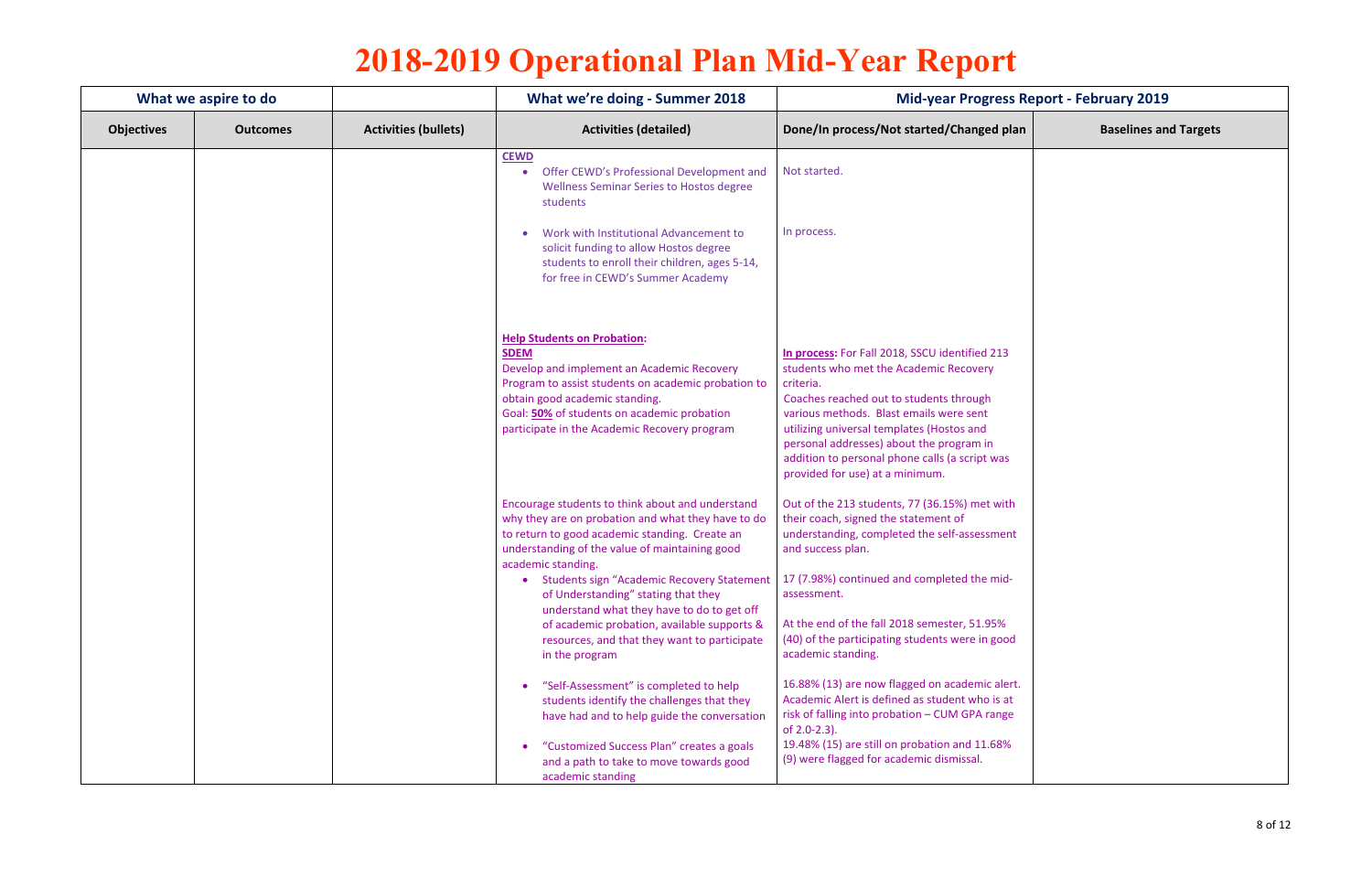| What we aspire to do |                 |                             | What we're doing - Summer 2018                                                                                                                                                                                                                                                                                                                                                                                                                                                                                                                                                                                                                                                                                                                                            |                                                                                                                                                                                                                                                                                                                                                                                                                  | <b>Mid-year Progress Report - February 2019</b> |  |
|----------------------|-----------------|-----------------------------|---------------------------------------------------------------------------------------------------------------------------------------------------------------------------------------------------------------------------------------------------------------------------------------------------------------------------------------------------------------------------------------------------------------------------------------------------------------------------------------------------------------------------------------------------------------------------------------------------------------------------------------------------------------------------------------------------------------------------------------------------------------------------|------------------------------------------------------------------------------------------------------------------------------------------------------------------------------------------------------------------------------------------------------------------------------------------------------------------------------------------------------------------------------------------------------------------|-------------------------------------------------|--|
| <b>Objectives</b>    | <b>Outcomes</b> | <b>Activities (bullets)</b> | <b>Activities (detailed)</b>                                                                                                                                                                                                                                                                                                                                                                                                                                                                                                                                                                                                                                                                                                                                              | Done/In process/Not started/Changed plan                                                                                                                                                                                                                                                                                                                                                                         | <b>Baselines and Targets</b>                    |  |
|                      |                 |                             | "Mid Self-Assessment" and "Final Self-<br>Assessment" are completed during the<br>semester to identify change in student<br>behavior<br>Appropriate referrals to resources and offices are<br>given as needed<br>Anticipated effect of the Academic Recovery<br>program<br>Positive change in GPA<br>$\circ$<br>No longer on academic probation<br>A tracker is used to capture information<br>about student participation in the program<br>as well as their demographics (GPA, credits,<br>major, etc.)<br>Informal Inter-office interviews - review<br>success, opportunities, and challenges of<br>program and student experience<br><b>Communicating with students</b>                                                                                               | Students that are on probation after the fall<br>2018 semester will complete the Academic<br>Recovery Program again for the spring 2019<br>semester. We have revised the Statement of<br>Understanding to be able to better reflect this.<br>We will analyze the qualitative and quantitative<br>data at the end of the spring 2019 program and<br>identify collaborations to expand and support<br>the program. |                                                 |  |
|                      |                 |                             | <u>IA</u><br>The Alumni Speakers Bureau will produce 4<br>inspirational panel discussion series per<br>semester related to how panelists overcame<br>challenges and completed their degrees.<br>IA will collaborate with SDEM/Office of<br>Financial Aid and OAA to incorporate one<br>student success story in its monthly e-<br>newsletter, Caiman Bites. Stories will also be<br>featured on social media platforms. IA will<br>research the possibility of generating a<br>printed copy of Bites for broader distribution<br>to students. In collaboration with IT, video<br>testimonials will be developed and displayed<br>on monitors in public spaces on campus.<br>IA will continue to promote existing<br>$\bullet$<br>resources such as the 15/30 campaign and | In Process:<br>Completed 3 alumni presentations in<br>classrooms in Fall 2018. Working on 4 more<br>presentations for the Spring 2019.<br>Not started:<br>Due to reorganization, transfer of<br><b>Communications department to President's</b><br>Office. To assess department/division<br>responsible for follow-up.<br>Ongoing:<br>$\bullet$<br>Due to reorganization, transfer of                            |                                                 |  |
|                      |                 |                             | can develop assets on how to manage 15+<br>credits.                                                                                                                                                                                                                                                                                                                                                                                                                                                                                                                                                                                                                                                                                                                       | <b>Communications department to President's</b><br>Office. To assess department/ division<br>responsible for follow-up.                                                                                                                                                                                                                                                                                          |                                                 |  |



|                                 | ress Report - February 2019  |  |  |  |  |
|---------------------------------|------------------------------|--|--|--|--|
| d plan                          | <b>Baselines and Targets</b> |  |  |  |  |
| $\overline{\mathsf{all}}$<br>ic |                              |  |  |  |  |
| 19                              |                              |  |  |  |  |
| $\mathsf{t}$ of<br>t this.      |                              |  |  |  |  |
|                                 |                              |  |  |  |  |
| itative<br>m and                |                              |  |  |  |  |
| port                            |                              |  |  |  |  |
|                                 |                              |  |  |  |  |
|                                 |                              |  |  |  |  |
|                                 |                              |  |  |  |  |
|                                 |                              |  |  |  |  |
|                                 |                              |  |  |  |  |
|                                 |                              |  |  |  |  |
|                                 |                              |  |  |  |  |
|                                 |                              |  |  |  |  |
|                                 |                              |  |  |  |  |
|                                 |                              |  |  |  |  |
| more                            |                              |  |  |  |  |
|                                 |                              |  |  |  |  |
|                                 |                              |  |  |  |  |
| dent's                          |                              |  |  |  |  |
|                                 |                              |  |  |  |  |
|                                 |                              |  |  |  |  |
|                                 |                              |  |  |  |  |
|                                 |                              |  |  |  |  |
|                                 |                              |  |  |  |  |
|                                 |                              |  |  |  |  |
| dent's                          |                              |  |  |  |  |
| ì                               |                              |  |  |  |  |
|                                 |                              |  |  |  |  |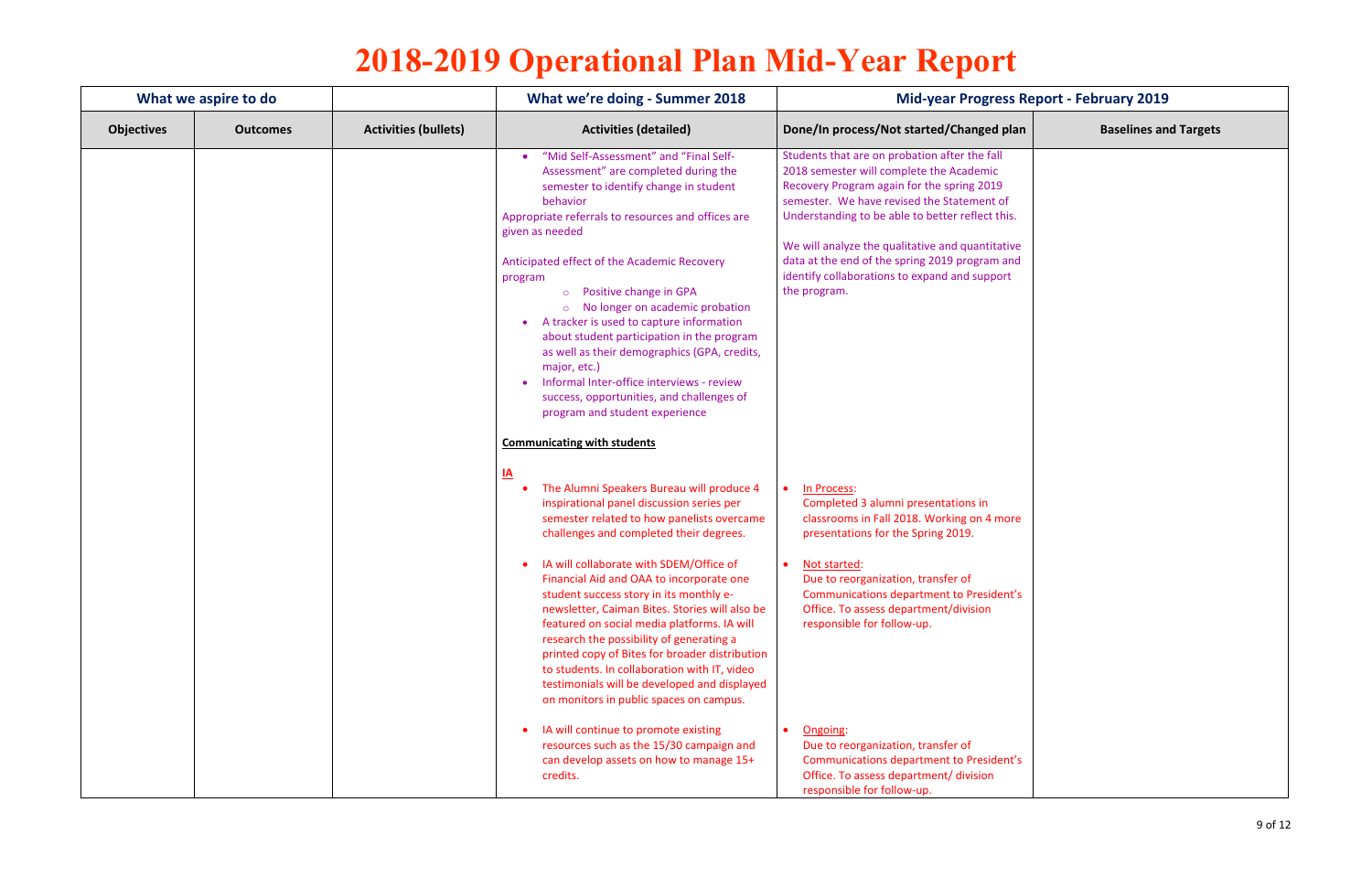| What we aspire to do |                 |                             | What we're doing - Summer 2018                                                                                                                                                                                                                                                                                                                                                                                                                                                                                           | <b>Mid-year Progress Report - February 2019</b>                                                                                                                                                                                                                                                                                                         |                              |
|----------------------|-----------------|-----------------------------|--------------------------------------------------------------------------------------------------------------------------------------------------------------------------------------------------------------------------------------------------------------------------------------------------------------------------------------------------------------------------------------------------------------------------------------------------------------------------------------------------------------------------|---------------------------------------------------------------------------------------------------------------------------------------------------------------------------------------------------------------------------------------------------------------------------------------------------------------------------------------------------------|------------------------------|
| <b>Objectives</b>    | <b>Outcomes</b> | <b>Activities (bullets)</b> | <b>Activities (detailed)</b>                                                                                                                                                                                                                                                                                                                                                                                                                                                                                             | Done/In process/Not started/Changed plan                                                                                                                                                                                                                                                                                                                | <b>Baselines and Targets</b> |
|                      |                 |                             | IA will develop media assets to support<br>retention and academic success. In<br>collaboration with OAA, SDEM, the Wellness<br>Center, CUNY Start, and ASAP, IA will develop<br>tip sheets, fact cards, video testimonials and<br>other assets that focus on perseverance and<br>degree completion. The "Did You Know"<br>section of the website will be expanded to<br>host information based on the academic<br>calendar. In collaboration with IT, video<br>testimonials will also be displayed in lobby<br>monitors. | <b>Completed tip sheets during Alma Matters</b><br>Event. Due to reorganization, transfer of<br><b>Communications department to President's</b><br>Office. To assess department/ division<br>responsible for follow-up.                                                                                                                                 |                              |
|                      |                 |                             | <b>OAA</b><br>Create and push out mini-videos on<br>$\bullet$<br>importance of class attendance,<br>WU/Withdrawal impact, Take 5, etc.                                                                                                                                                                                                                                                                                                                                                                                   | <u>In process</u> :<br>A flyer was created and shared broadly in both<br>print and video. An animated video will be<br>created spring 2019.                                                                                                                                                                                                             |                              |
|                      |                 |                             | <b>SDEM</b><br><b>Rewrite/Change:</b><br>Organize and streamline communications to<br>incoming and continuing students that may impact<br>student completion and student success.                                                                                                                                                                                                                                                                                                                                        | In process:<br>A communication plan for incoming and<br>continuing students is being drafted. Current<br>communication to students are sent via<br>Hobsons Connect and Retain, i.e. Acceptance<br>letters, Checklist and orientation invites,<br>financial aid, testing, open enrollment,<br>outstanding balances, and verification checklist<br>items. |                              |
|                      |                 |                             | <b>ADM</b><br>• Deploy AI Chatbots for improved student service<br>to three areas [Admissions, Student Financials<br>(Financial Aid, Bursar's, Business), and Registrar]<br>by spring 2019 (IT) (Note: Duplicate activity under<br>Enrollment objective)<br>• Virtual Advising/Office Hours for at least 3<br>departments using Skype (IT)<br>• Mobile credential access to turnstiles (using Near<br><b>Field Communications (NFC) (IT)</b>                                                                             | [duplicate activities; see responses under<br>enrollment plan objective]                                                                                                                                                                                                                                                                                |                              |

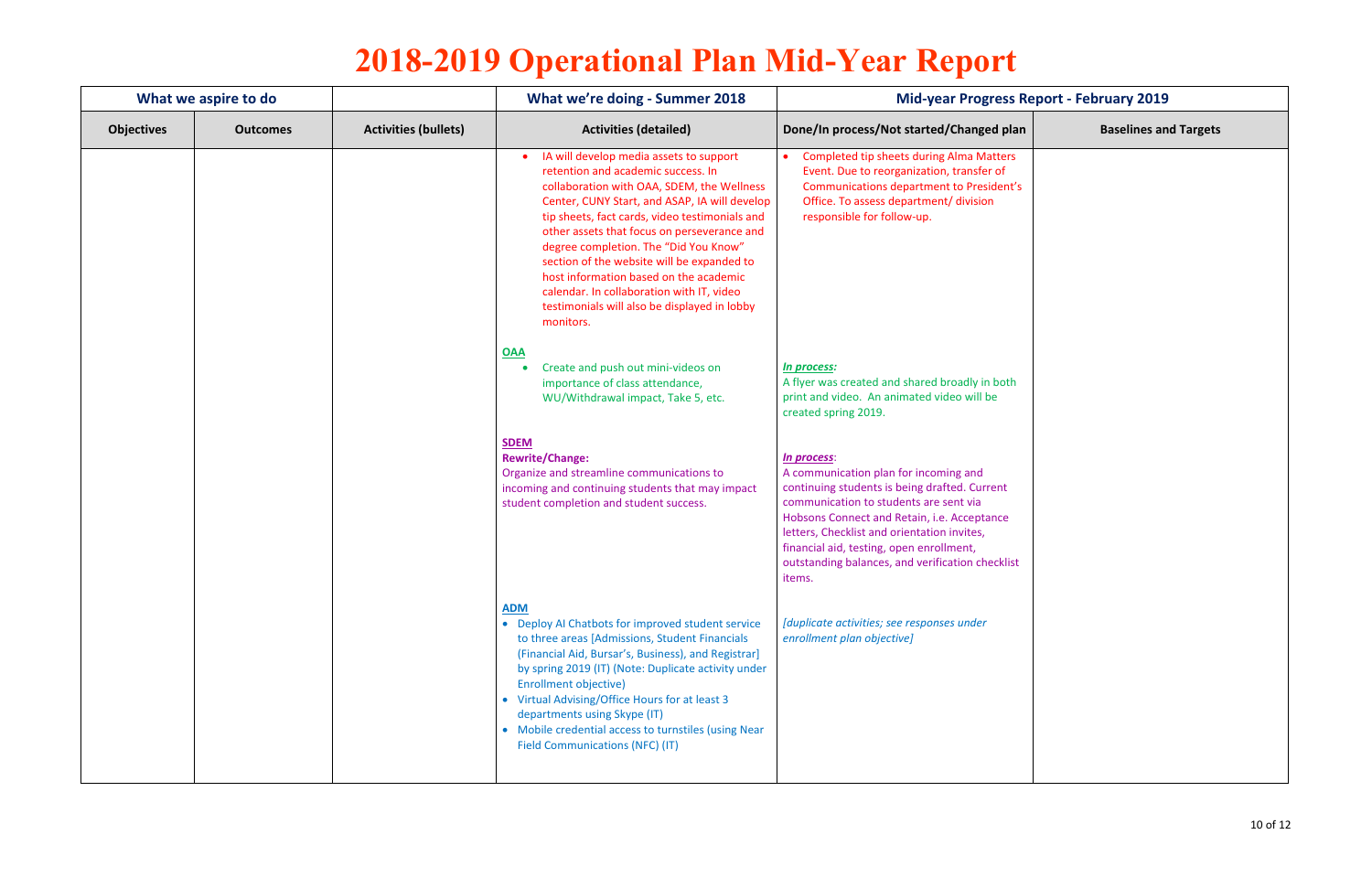| What we aspire to do |                 |                             | What we're doing - Summer 2018                                                                                                                                                                                                                                                                                                                                                                                                                                                                                                                                                                                                                                                                                                          | <b>Mid-year Progress Report - February 2019</b>                                                                                                                                                                                                                                                                                                                                                                                                                     |                                                                                                                                |
|----------------------|-----------------|-----------------------------|-----------------------------------------------------------------------------------------------------------------------------------------------------------------------------------------------------------------------------------------------------------------------------------------------------------------------------------------------------------------------------------------------------------------------------------------------------------------------------------------------------------------------------------------------------------------------------------------------------------------------------------------------------------------------------------------------------------------------------------------|---------------------------------------------------------------------------------------------------------------------------------------------------------------------------------------------------------------------------------------------------------------------------------------------------------------------------------------------------------------------------------------------------------------------------------------------------------------------|--------------------------------------------------------------------------------------------------------------------------------|
| <b>Objectives</b>    | <b>Outcomes</b> | <b>Activities (bullets)</b> | <b>Activities (detailed)</b>                                                                                                                                                                                                                                                                                                                                                                                                                                                                                                                                                                                                                                                                                                            | Done/In process/Not started/Changed plan                                                                                                                                                                                                                                                                                                                                                                                                                            | <b>Baselines and Targets</b>                                                                                                   |
|                      |                 |                             | Use evidence-based decision making<br><b>ADM</b><br><b>Business Intelligence Initiative Phase 2:</b><br><b>Expand Self Service Reporting Dashboard to</b><br>3 additional areas to help improve<br>operational effectiveness; work with OIRA to<br>streamline efforts/education and access to<br>data science for analytics (IT)                                                                                                                                                                                                                                                                                                                                                                                                        | In process:<br>ASAP and Admissions have been granted access<br>to the self-service reports, Dual Degree program<br>coordinator is also evaluating what has been<br>shared with them. In addition, IT has been<br>working with OIRA to provide a "report<br>repository" in SharePoint which will allow them<br>to share reports they are creating with the<br>appropriate user groups while we assist them<br>with building the dashboards in the BI<br>environment. | Baseline: 2 areas with access to Business<br>Intelligence dashboard.<br>Target: 5 areas with access (3 more than<br>baseline). |
|                      |                 |                             | Use Hobsons to automatically set up cohorts<br>for Starfish (using enrollment data and self-<br>identification) (IT with SDEM) (Duplicate<br>under Enrollment)                                                                                                                                                                                                                                                                                                                                                                                                                                                                                                                                                                          | In process:<br>[duplicate activities; see responses under<br>enrollment plan objective]                                                                                                                                                                                                                                                                                                                                                                             |                                                                                                                                |
|                      |                 |                             | <b>CEWD</b> will identify and track CEWD students that<br>enroll in Hostos degree programs                                                                                                                                                                                                                                                                                                                                                                                                                                                                                                                                                                                                                                              | In process:                                                                                                                                                                                                                                                                                                                                                                                                                                                         |                                                                                                                                |
|                      |                 |                             | <b>OAA</b><br>Establish college-wide Data Working Group<br>tasked to develop a series of standardized,<br>automatically generated data sets with<br>mutually agreed upon metrics to satisfy the<br>"broad overview" data needed and provide<br>common ground for all units<br>Address particular issues by creating data<br>sets that help units answer particular<br>questions. For example, we need data that<br>can track students by 1) developmental<br>needs, 2) major, 3) retention, 4) credit<br>accumulation<br><b>OAA Assessment projects</b><br>a) Assess OER courses (supported by OER grant<br>money)<br>b) Assess SI/Co-Req/Workshops<br>c) Continuation of work with Elumen for PLO's and<br>ILO's for academic programs | <b>Changed Plan:</b><br>OAA will refocus on developing data sets and<br>metrics for our division and collaborate with<br>OIRA (if desired) to develop college-wide<br>metrics and data. OER, SI/Co-req assessment<br>are all in process. The work with ELumen is also<br>in process.                                                                                                                                                                                |                                                                                                                                |